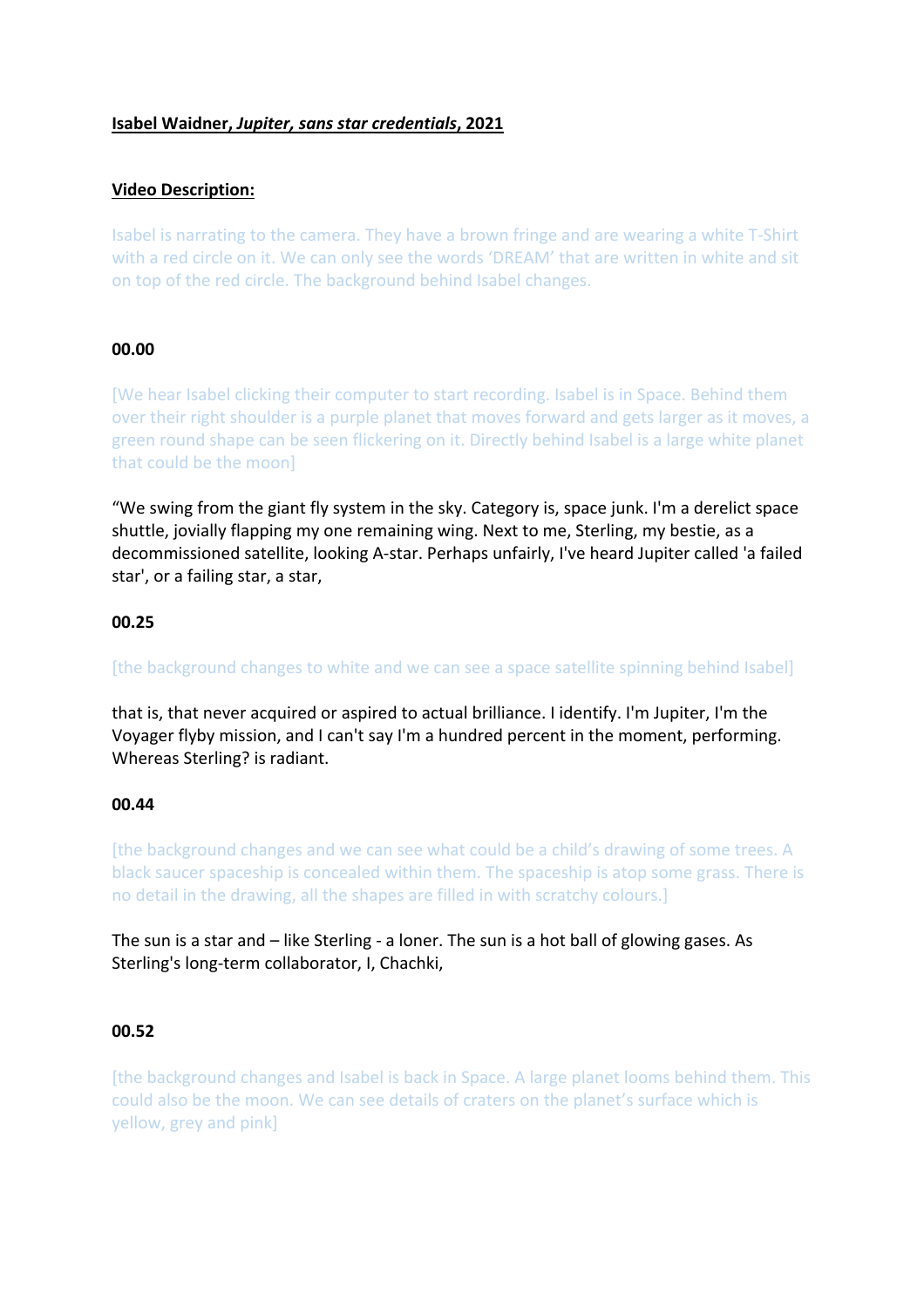admit that, too often, I find myself going along with what some say is the cost of being able to really really really shine up here, but what's actually just bad behaviour.

[The plant's surface now takes up the entire screen and is no longer colour, rather grey, it quickly switches to another child's drawing of an alien and spaceship]

Should've heard Sterling when the astronaut fly crew hoisted us up via giant celestial pulleys, or when the fly person fixed Sterling's harness to the infinite rig.

# **01.18**

[the background changes to another child's drawing of a space ship drawn on white paper with thick black lines]

They, Sterling, were unprofessional at best - at worst, annoying - yet none of us said anything. When it matters though, Sterling, in their jumpsuit apparelled with aluminium foil, turns on the light.

## **01.28**

[the background changes to white and we can see a space satellite spinning behind Isabel]

We're hundreds of metres above Camden High Street. That's Parkway down there, and Delancey Street. I can see my block, and Sterling's, two doors up. There are people on the flat roof of Fairfield House, Arlington Road, waving.

### **01.45**

[the background changes to a composition of 4 children's drawings]

No way can they see us, we're too high up, and if they can, they'll never be able to make out the intricacies, like, I constructed my outfit from silver polyester and integral boning.

## **02.00**

[we now see a white child eating a hamburger dressed in a costume of a blue, orange and white planet. The text www.coolest-homemade-costumes.com appears on top of the image]

The International Astronomical Union downgraded the status of Pluto to that of a dwarf planet, apparently. As of fairly recently, Pluto is no longer a planet. In moments like this, when reality hits, when the low-grade status of Pluto, an ex-planet with several moons, really registers, I imagine what it'd be like if Sterling and I performed at the National Theatre instead of the tremendous castle in the North London air.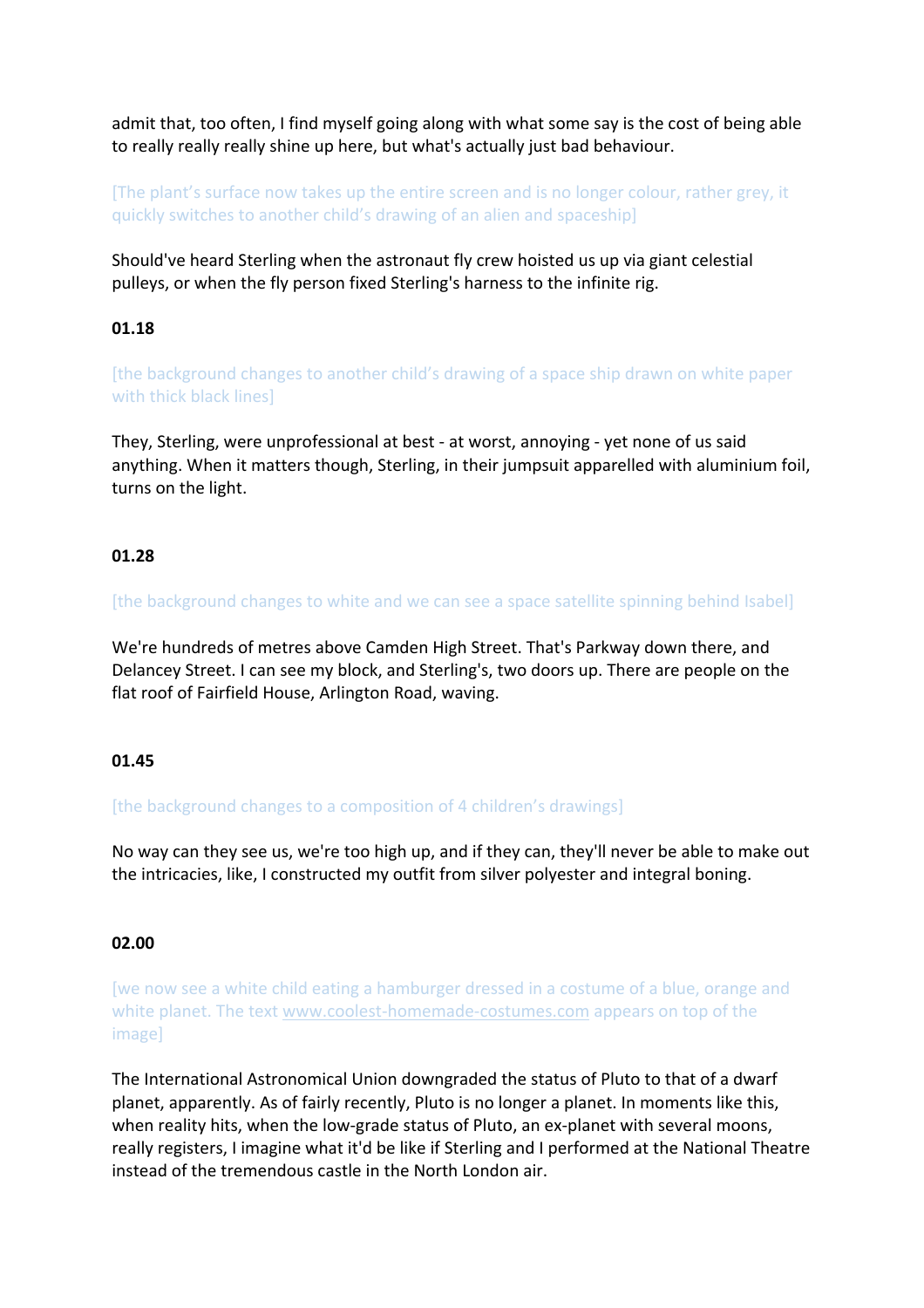# **02:28**

## [the background changes to white and we can see a space satellite spinning behind Isabel]

The National Theatre's various venues are equipped with state of the art rigging systems, you can see their fly towers go up the exterior of their building. Once inside, the view of the stage from even the rear stalls is decent.

## **02.48**

[we now see a black child wearing a black 49ers t-shirt standing in front of a white door with his hand on his forehead looking at a model of planets in space]

I imagine Sterling and I'd have to have difficult conversations and may well fall out over what level of visibility, what pay grade, would make up for us aligning ourselves with institutional power – I'd say, oh payday,

## **03.01**

[we now see a child eating a hamburger dressed in a costume of a blue, orange and white planet. The text www.coolest-homemade-costumes.com appears on top of the image which quickly edits to and Isabel being back in Space. A large planet looms behind them. This could also be the moon. We can see details of craters on the planet's surface which is yellow, grey and pink. More plants zoom in and out of view]

' Sterling'd say, 'they're funded by the Wall Street Journal, and what about our fans on the roof of estate, we wouldn't want them paying top dollar for the privilege of seeing us. In reality, the dilemma hasn't presented itself. We've never been asked to do anything inside the National Theatre, and that's despite Sterling's stellar credentials, my space shuttle overdrive, our sustained artistic industry and our mid-range and rising international popularity. My preferred public platform is the space between an independent art gallery and Penguin Random House. Failing that, I hope Fairfield House can discern, if not the two of us, then at least Sterling, in the big nature theatre up in the sky. Decommissioned satellite, hotheaded sun, Sterling just stepped it up for the people in the back. Whereas I, I feel like I'm alone in a Zoom meeting. End video, leave. I say, 'Don't know how you do it, Sterling. They say, 'Do what, Chachki.' I say, "Play to no one. My talents are wasted up here.'

### **04.11**

### [the background changes to white and we can see a space satellite spinning behind Isabel]

I beat my polyester wing senselessly. Sterling counters, not no one. Way, they see it, they're playing, not just to the fans on Fairfield House roof, but to low-grade space clutter, paint flecks, solidified liquids and particles from rocket ship motors all around us. They're playing to Pluto stripped of its planetary station, and to the decontextualised solar panel over there,